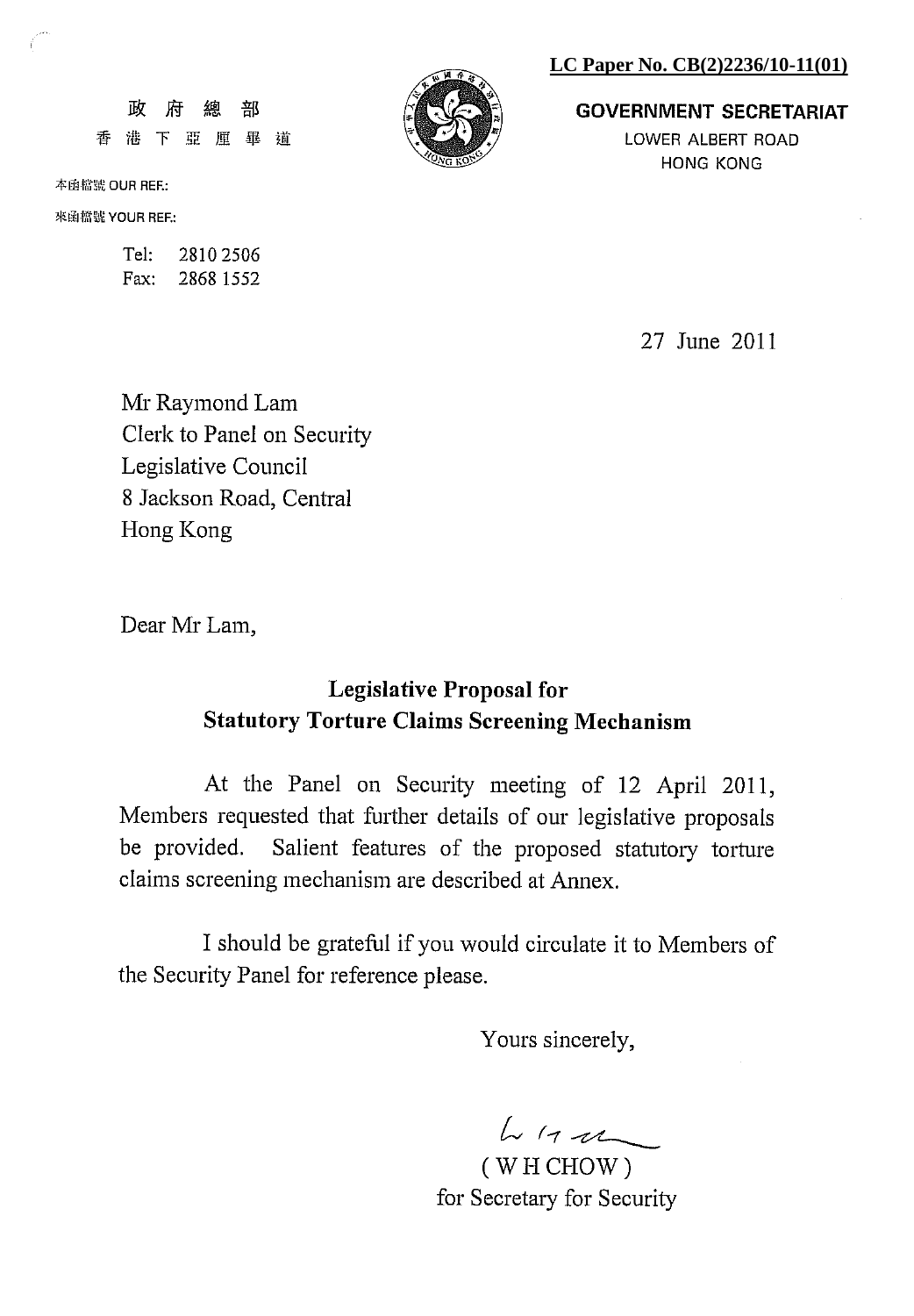#### **Annex**

#### **Statutory Torture Claims Screening Mechanism**

 The Administration plans to introduce legislation to underpin the screening mechanism for claims for non-refoulement protection made under Article 3 of the United Nations Convention Against Torture and Other Cruel, Inhuman or Degrading Treatment or Punishment (CAT). In devising the proposal, we aim to strike a balance between maintaining a high standard of fairness and addressing procedural abuses. Salient features of the proposed statutory mechanism and related matters are described below.

#### *Scope and effect of claims*

2. The proposed mechanism will handle torture claims for nonrefoulement protection made under Article 3 of the CAT in respect of an act falling within the meaning of torture as defined in the CAT. The protection requires State parties not to expel, return or extradite a person to another State where there are substantial grounds for believing that he would be in danger of being subjected to torture. Generally speaking, if a person subject or liable to removal (including deportation) has a right of abode or right to land in another place apart from the torture-risk State, he may not make a torture claim.

3. Under the proposed framework, once a person has made a torture claim in writing, he will not be removed or surrendered to the torture-risk State until his claim has been finally determined as unsubstantiated, or until the withdrawal of his claim. Any removal or deportation order or surrender order made against him will remain valid (i.e. he may be subsequently removed or surrendered once the torture risk is found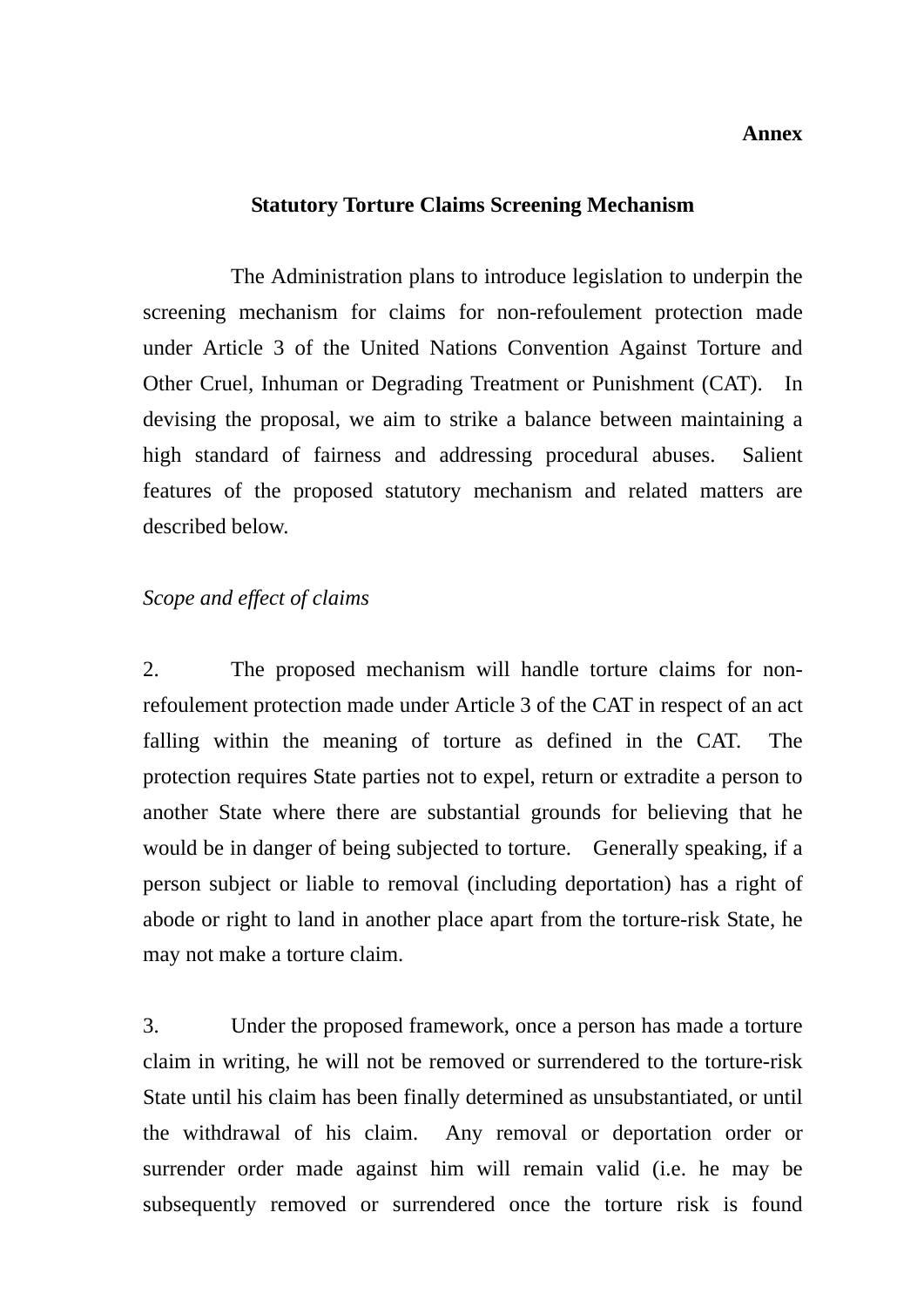unsubstantiated.) Further, a claimant who is subject or liable to removal and remain in Hong Kong only by virtue of being a claimant will not be treated as ordinarily resident in Hong Kong.

## *Prescribed process*

4. Claimants will have the duty to substantiate their claim by providing all relevant information fully and promptly and are required to submit a torture claim form within a prescribed timeframe of 28 days after the written notice is served by the Immigration Department (ImmD). The deadline may be extended if the claimant provides justifications to the satisfaction of ImmD. Failing that, their claims will be treated as withdrawn.

5. Claimants will also be required to provide certain personal particulars (e.g. photograph, fingerprints and address). Besides, ImmD may require claimants to attend interviews to provide information and answer questions relating to their claim.

6. To ensure fair and effective screening and to reduce abuse, we propose that certain behaviours of claimants, including those designed to conceal information (e.g. route of travelling to Hong Kong, right to return to another State, etc.) or to mislead or delay the handling of the claim, may be considered damaging to their credibility.

## *Medical examination*

7. Should there be any dispute on a claimant's physical or mental condition which is relevant to the consideration of his torture claim,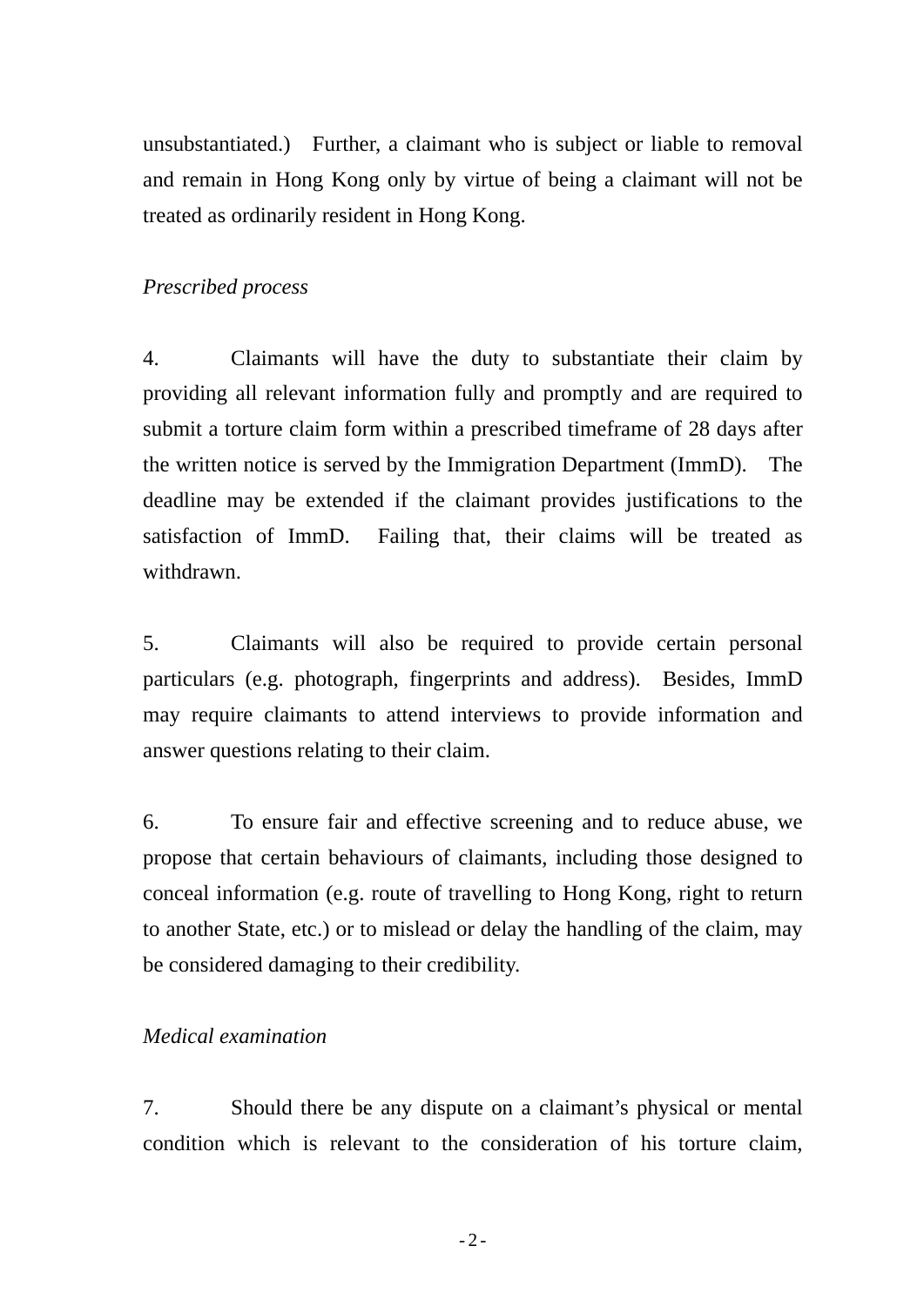medical examination of the claimant may be arranged to ascertain the condition in dispute.

#### *Appeal Board*

8. Upon being notified of ImmD's decision to reject a torture claim, the claimant may appeal within 14 days. A statutory Torture Claims Appeal Board will be appointed by the Chief Executive to determine appeals. Members of the Board should possess a legal background equivalent to a magistrate or judge. The Board may decide whether to conduct an oral hearing. The Chairperson of the Board will be empowered to determine its own detailed procedures in hearing appeals to the Board.

### *Reopening Withdrawn Claims and Making Subsequent Claims*

9. To discourage abuse, we propose imposing certain conditions on claimants reopening withdrawn claims and making subsequent claims. If a claimant decides to withdraw his claim, he can reopen the claim only if he can prove that there is a change of circumstances which will work to increase the prospect of success of his claim. Claims deemed withdrawn on a claimant's failure to return his torture claim form within the prescribed timeframe may be reopened only if there is sufficient evidence that the delay was due to circumstances beyond the claimant's control. If a claimant who is subject or liable to removal leaves Hong Kong, his claim will also be treated as withdrawn and may not be reopened.

10. In a similar vein, a person whose torture claim was rejected may not make another torture claim, unless ImmD is satisfied that a significant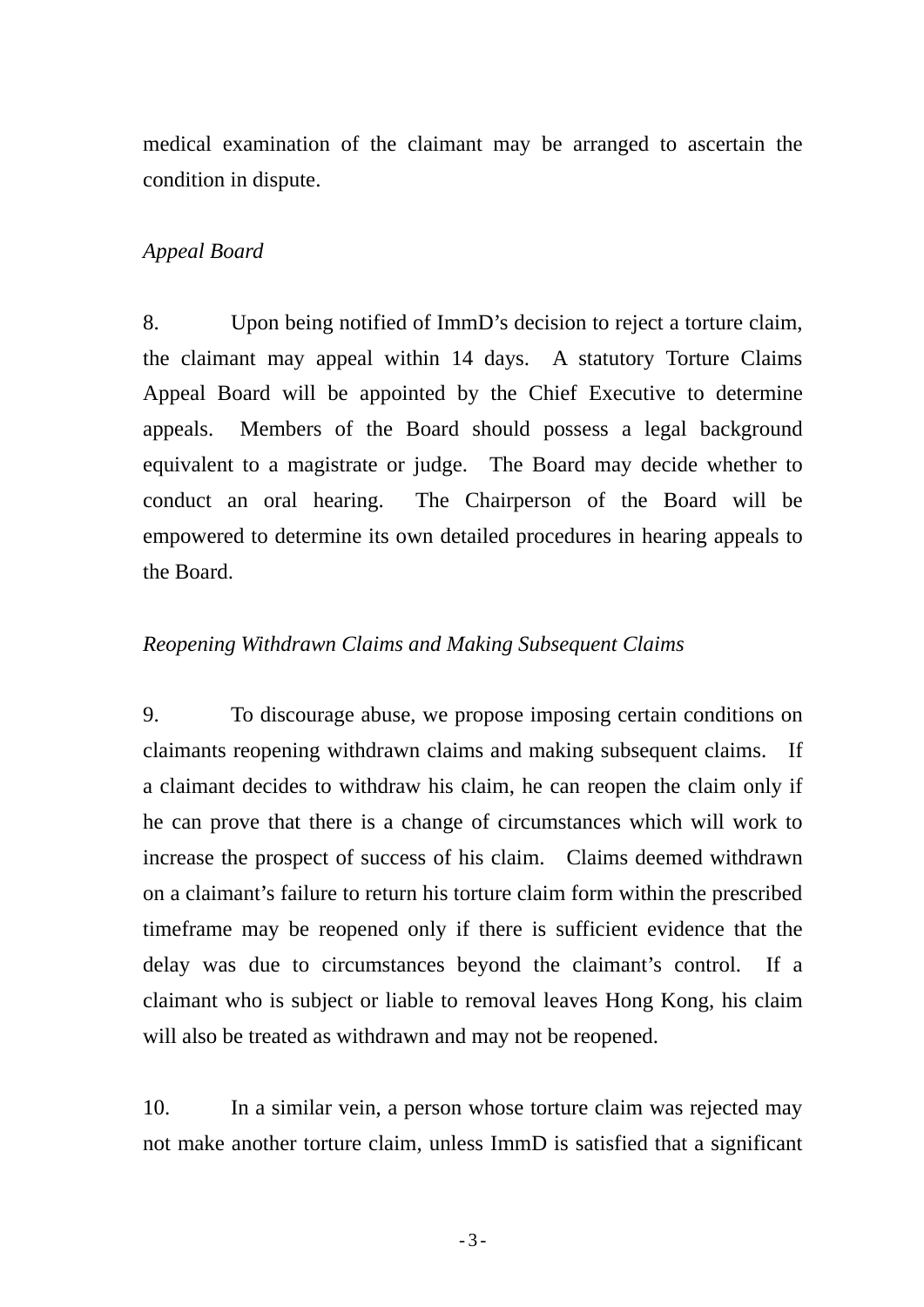change of circumstances gives the subsequent claim a realistic prospect of success.

## *Revocation of decision to accept claims*

11. ImmD will review substantiated claims from time to time. If it is found that the torture risk pertinent to a particular claimant has ceased to exist, ImmD may revoke its previous decision which accepted the claim as substantiated. A claimant dissatisfied with the revocation decision may appeal to the Appeal Board.

## *Detention and recognizance*

12. Having regard to such factors as a claimant's criminal record, likelihood of abscondance, risks to the community and other personal circumstances (e.g. medical conditions), ImmD may decide whether to detain a claimant while a decision on the claim is pending. The claimant may be released on recognizance having agreed to an amount of sureties and reporting conditions. We propose that additional conditions, including requiring a person on recognizance (whether torture claimant or any other person under detention) to provide an updated address and, in the case of a torture claimant, to attend screening interviews, may be imposed.

#### *Permission for screened-in claimants to work*

13. Persons subject or liable to removal are generally prohibited from taking work under the Immigration Ordinance. Pursuant to a ruling by the Court of First Instance in January 2011, the Director of Immigration should carefully consider whether to allow a screened-in claimant to take up employment on an exceptional basis, bearing in mind that in some